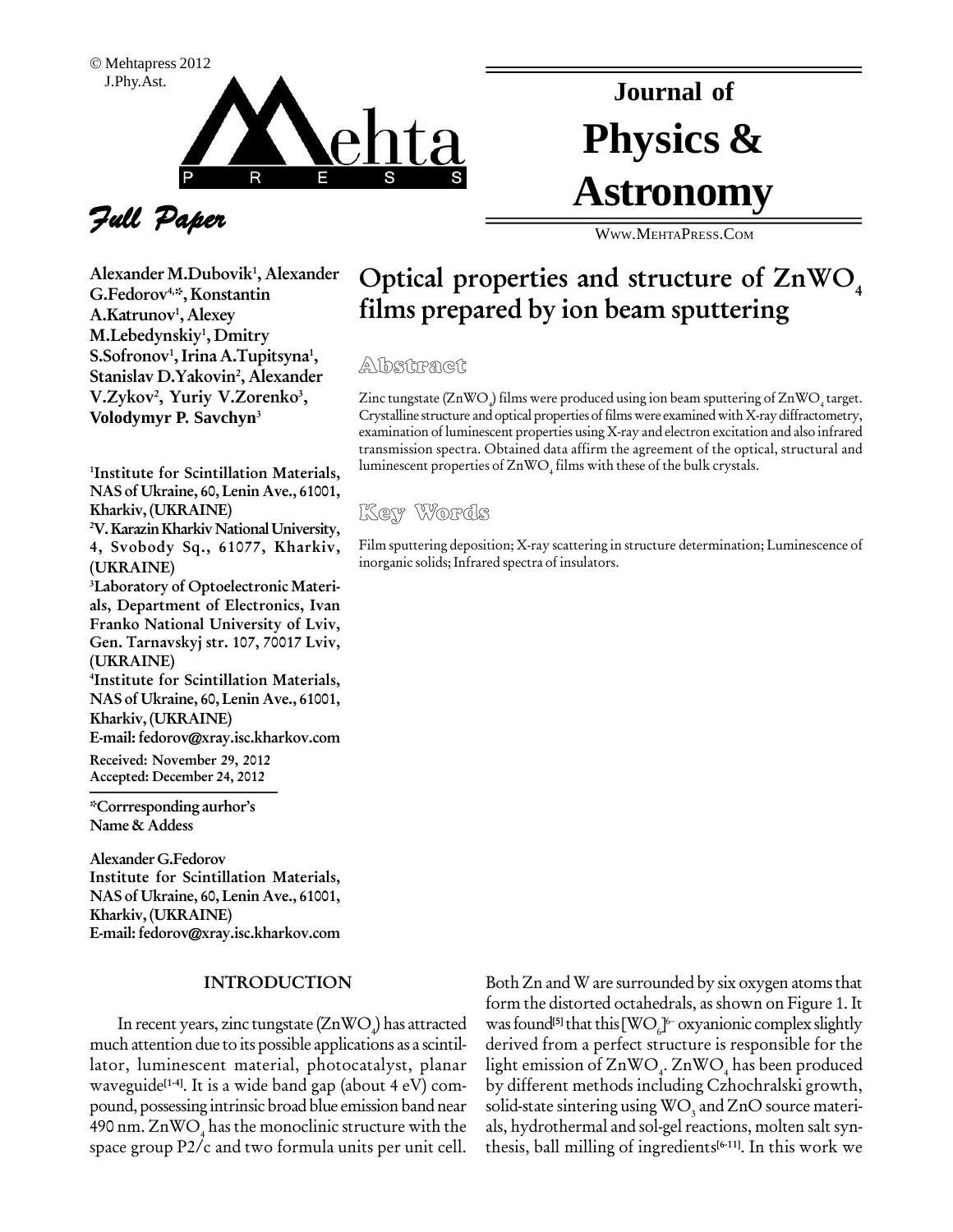present the structure and optical properties of  $\text{ZnWO}_4$  films deposited by ion sputtering.



**Figure 1 : Disposition of oxygen (black) around Zn (dark grey) and W (light grey) in ZnWO<sup>4</sup> structure**

# **MATHERIALS AND METHODS**

ZnWO<sub>4</sub> Czhochralski grown single crystal was used as a source material for  $\text{ZnWO}_4$  films fabrication. It was sputtered in a vacuum chamber equipped with gridless closed drift ion source of the "Radikal" type<sup>[12]</sup>, Figure 2. Pure Ar and O<sub>2</sub> with pressure 5:10<sup>4</sup> Torr and 4:10<sup>4</sup> Torr,<br>respectively, were used for sputtering. Anode voltage was matic<br>3 kV, ion current 150 – 170 mA, current density on the sugge respectively, were used for sputtering. Anode voltage was matic<br>3 kV, ion current 150 – 170 mA, current density on the sugge<br>target 10 mA/cm<sup>2</sup>. Films of 0.5 – 1 mkm thickness were nonst target 10 mA/cm<sup>2</sup>. Films of 0.5 – 1 mkm thickness were



**c i c i c i c i c i cooling water**; **2** – gas inlet; **3** – cathode; **4** – solenoid coil; **5 a i c i c i c i c i c i c i c i c i c i c i c i c c i c i c c i c c i c c i c c i c c i c c i c c i c c i c c**

obtained on the KCl, KBr and glass substrates in a time  $20 - 30$  min at substrate temperature  $473 - 573$  K. KBr substrate was specially chosen due to its better transparency supposing the further examination of infrared (IR) radiation transmission of films. Subsequently, films were subjected to the heat treatment at 773 K in an oxygen flow during 7 hours with the purpose to prevent  $W^{6+}$ ions reduction and assist to the formation of  $[WO]$ <sup>6-</sup>  $6$ groups. X-ray diffraction investigations of films were performedusing the general purposeX-ray diffractometer equipped with graphite monochromator in a primary beam, in CuK $\alpha$  radiation, and symmetric  $\theta$  - 2 $\theta$  mode. Radioluminescent spectra of films were gained at irradiation of X-ray tube with Cu anode operated at 25 kV. Cathodoluminescent (CL) spectra were obtained at 300 K with a set-up based on aDMR-4A monochromator and a photomultiplier FEU-106 under pulsed e-beam excitation K with a set-up based on a DMR-4A monochromator and<br>a photomultiplier FEU-106 under pulsed e-beam excitation<br>(duration of pulse 2 mks, frequency 30 – 3 Hz) at an electron energy 9 keV and abeam current 100 mkA. IR transmis sion data were obtained with FT-IR PerkinElmer Spec trum One spectrometer.

## **RESULTS AND DISCUSSION**

Deposition of  $\text{ZnWO}_4$  using Ar ion beam leads to for-<br>mation of the black color opaque film on the substrate. This suggests the occurrence of appreciable amount of reduced nonstoichiometric WOx components in a film that was confirmed by X-ray diffraction. Application of oxygen ion beam for the film deposition gives translucent bluish film that becomes transparent being subjected to heat treatment in the oxygen flow. X-ray diffraction examinations had shown the presence of deposited amorphous film on the glass sub strate in the initial state that gains crystalline structure after heat treatment in  $O<sub>2</sub> - Figure 3$ , which is consistent with data in<sup>[13,15]</sup>. Films deposited on the single crystaline substrates ex-<br>hibit crystalline structure in the initial state with enhancement<br>of crystallinity due to the subsequent annealing in O<sub>2</sub> flow –<br>Figure 4. Films which hibit crystalline structure in the initial state with enhancement Figure 4. Films which are annealed in oxygen flow consist<br>mainly of ZnWO<sub>4</sub> with some presence of uncertain con-<br>stituents, most likely, aforementioned partly reduced W – O nonstoichiometric compounds. X-ray excited luminescent spectrum is shown in Figure 5 and the CL one in Figure 6. IR spectra of films prove the major contents of  $\text{ZnWO}_4$  com-<br>pound considering highly developed absorption band structure in a range 500-1000 cm<sup>-1[14]</sup>. Observed absorption bands (Figure 7)were assigned to the following occurrences: 433, 541 and 830 cm<sup>-1</sup> are bending vibrations of Zn-O, Zn-W-O and W-O bridges in WO<sub>6</sub> group and 475, 691 and 912 cm<sup>-1</sup> are the corresponding stretching vibrations, respectively. 645 cm<sup>-1</sup> and 669 cm<sup>-1</sup> bands are attributed to vibrations in W<sub>2</sub>O<sub>2</sub> units that belong to edge shared WO<sub>6</sub> groups<sup>[11]</sup>. These assignments are in agreement with data in **[11,14-16]**. It must be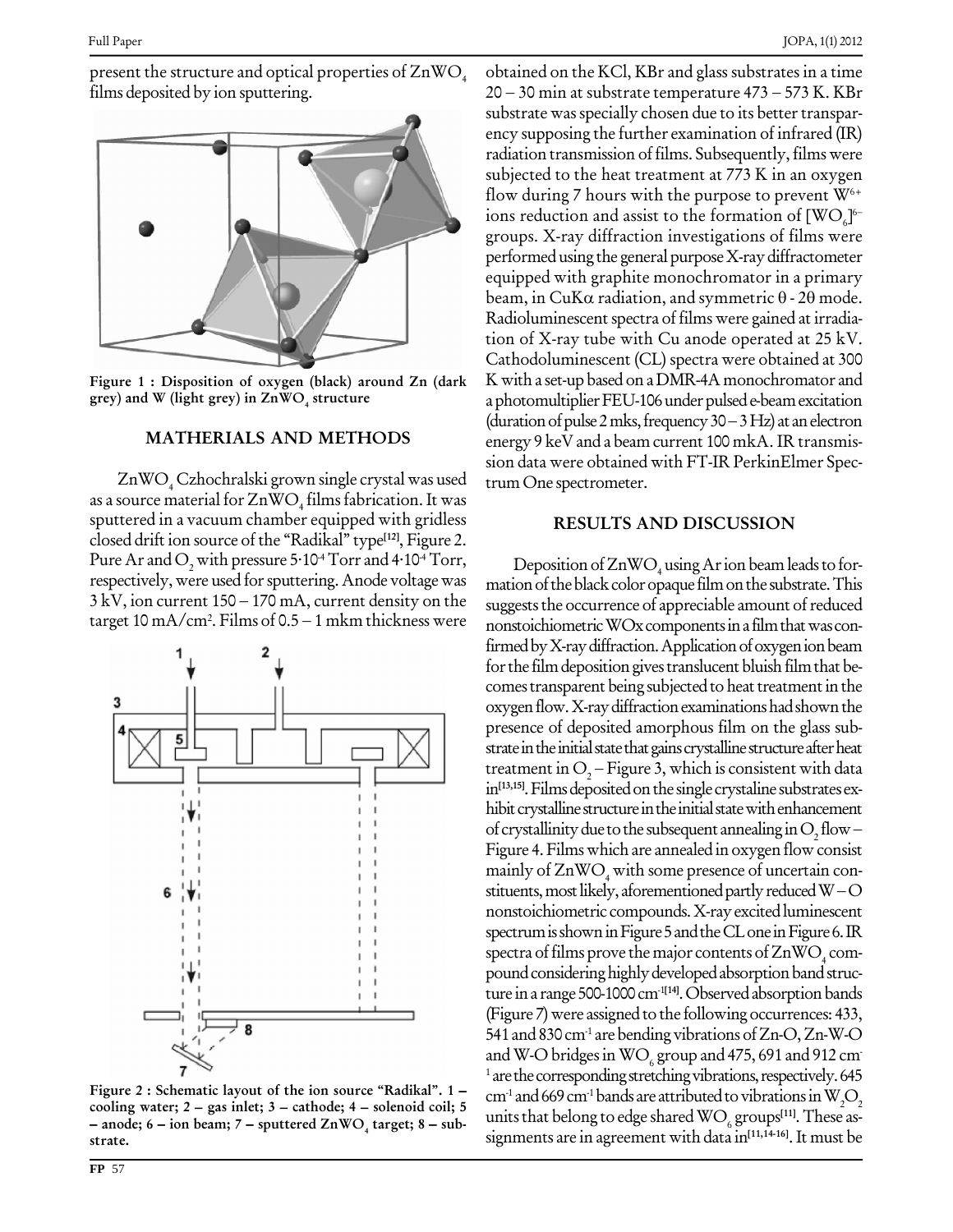noted that obtained films demonstrate quite low level of the light yield at X-ray excitation. It may be explained as follows. Mean free path t of X-ray radiation at  $25 \, \text{kV}$  in  $\text{ZnWO}_4$  was calculated using known expression for attenuation,  $I = I_0$  =  $exp(-\mu_m \rho t)$ , where  $\mu_m$ -total mass attenuation coefficient,  $\rho$ -<br>density of compound. Calculated value of the mass attenu-<br>ation coefficient for  $ZnWO$  was  $7$ Mean free path t of X-ray radiation at 25 kV in ZnWO<sub>4</sub> was<br>calculated using known expression for attenuation, I = I<sub>0</sub><br>exp(- $\mu_m$ pt), where  $\mu_m$ -total mass attenuation coefficient, pdensity of compound. Calculated value of the mass attenuation coefficient for ZnWO<sub>4</sub> was 7.452 cm<sup>2</sup>/g and thus the<br>mean free path appears to be 50 mkm that explains the low<br>absorbance of radiation in examined 0.5 – 1 mkm thick<br>0.0 mean free path appears to be 50 mkm that explains the low 0.2 films. Better results are obtained at catodoluminescence experiments. Effective range  $R_E$  of electrons in  $ZnWO_4$  was calculatedusing approximation **[17]**

$$
y = -5.100 + 1.358x + 0.215x^2 - 0.043x^3
$$

where  $x = \lg E$ ,  $y = \lg R_E$ , E - energy of electrons that was 9 eV, and valued to be about 0.33 mkm. This leads to the more intensive luminescence at CL excitation.



20, degrees<br>
Figure 3 : X-ray diffraction patterns of the ZnWO<sub>4</sub> film depos-<br>
ited on the glass substrate before (a) and after (b) annealing in<br>  $\Omega$  flow at 773 K Miller indices of ZnWO diffraction neaks are **<sup>O</sup><sup>2</sup> flow at <sup>773</sup> K. Miller indices of ZnWO<sup>4</sup> diffraction peaks are denoted.**



Figure 4 : X-ray diffraction patterns of the ZnWO<sub>4</sub> film deposited on KBr substrate before (a) and after (b) annealing in O<sub>2</sub> flow at 773 K. Miller indices of diffraction peaks are denoted.



**Figure 5 : X-ray excited luminescent spectrum of ZnWO<sup>4</sup> film deposited on the KCl substrate.**



**Figure 6 : Cathodoluminescent spectra of film deposited on the KCl substrate.**



**Figure 7 : IR spectrum of ZnWO<sup>4</sup> film deposited on the KBr substrate.**

### **CONCLUSIONS**

In this work it was demonstrated that luminescent  $ZnWO<sub>4</sub>$  films can be obtained using ion beam sputtering of the crystalline  $ZnWO_4$  target. It was found that appli-<br>cation of oxygen ion beam sputtering and subsequent annealing of film in the oxygen flow at raised tempera ture are key factors for obtaining the  $\text{ZnWO}_4$  compound with luminescent properties and preventing appearance